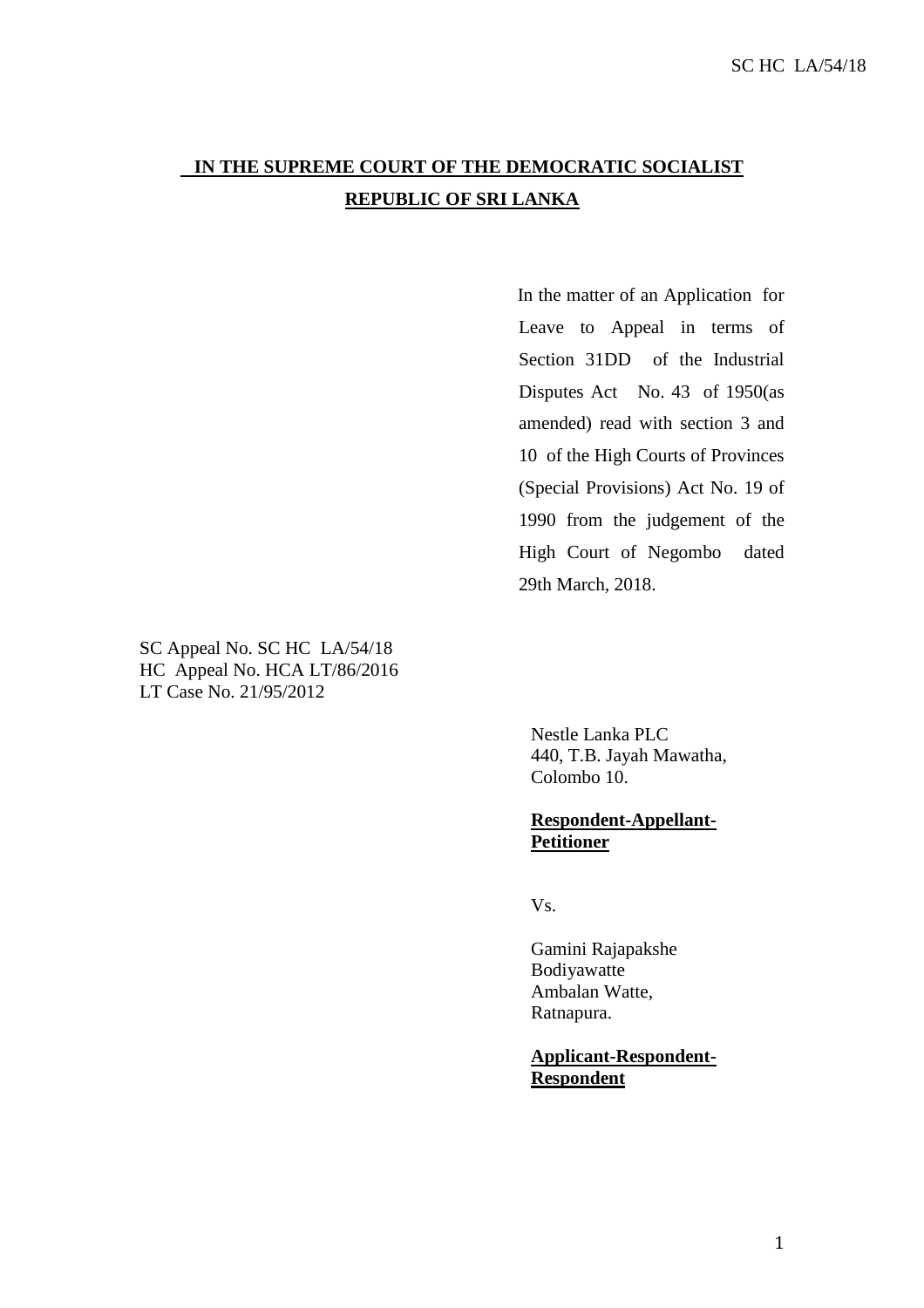| <b>Before</b> | Hon. Jayantha Jayasuriya, PC, CJ<br>Hon. L.T.B. Dehideniya, J<br>Hon. S. Thurairaja, PC, J.                                    |
|---------------|--------------------------------------------------------------------------------------------------------------------------------|
| Counsel       | Manohara de Silva, PC with Hirosha Munasinghe for<br>the Respondent-Appellant- Petitioner instructed by<br>D.L. & F. de Saram. |
|               | Dilip Obeysekera with Sanjeewa Dissanayake for the<br>Applicant-Respondent-Respondent.                                         |
| Argued on     | 31.10.2019, 28.02.2020 and 15.05.2020                                                                                          |
| Decided on    | 30.09.2020                                                                                                                     |

## **Jayantha Jayasuriya, PC, CJ**

The Respondent-Appellant-Petitioner (hereinafter referred to as the "Petitioner") filed a Petition, and an Affidavit with four annexures marked P5-P8 on  $10<sup>th</sup>$  May 2018, at the Supreme Court Registry. The Petition and the affidavit are captioned;

"In the matter of an Application for Leave to Appeal in terms of Section 31DD of the Industrial Disputes Act No. 43 of 1950 (as amended) read with Section 3 and 10 of the High Courts of the Provinces (Special Provisions) Act No 19 of 1990 from the Judgment of the High Court of Negombo dated 29<sup>th</sup> March 2018".

It is only on 24 July 2018, the Petitioner filed a "certified copy of the appeal brief of case bearing No. Negombo HCALT 86/2016 marked 'X'. The said brief contained documents marked as P1, P2, P3, P4, P6 & P7. On  $10^{th}$  August 2018, an appointment of an Attorney-at-Law and a Caveat was filed on behalf of the Applicant-Respondent-Respondent (hereinafter referred to as the "Respondent").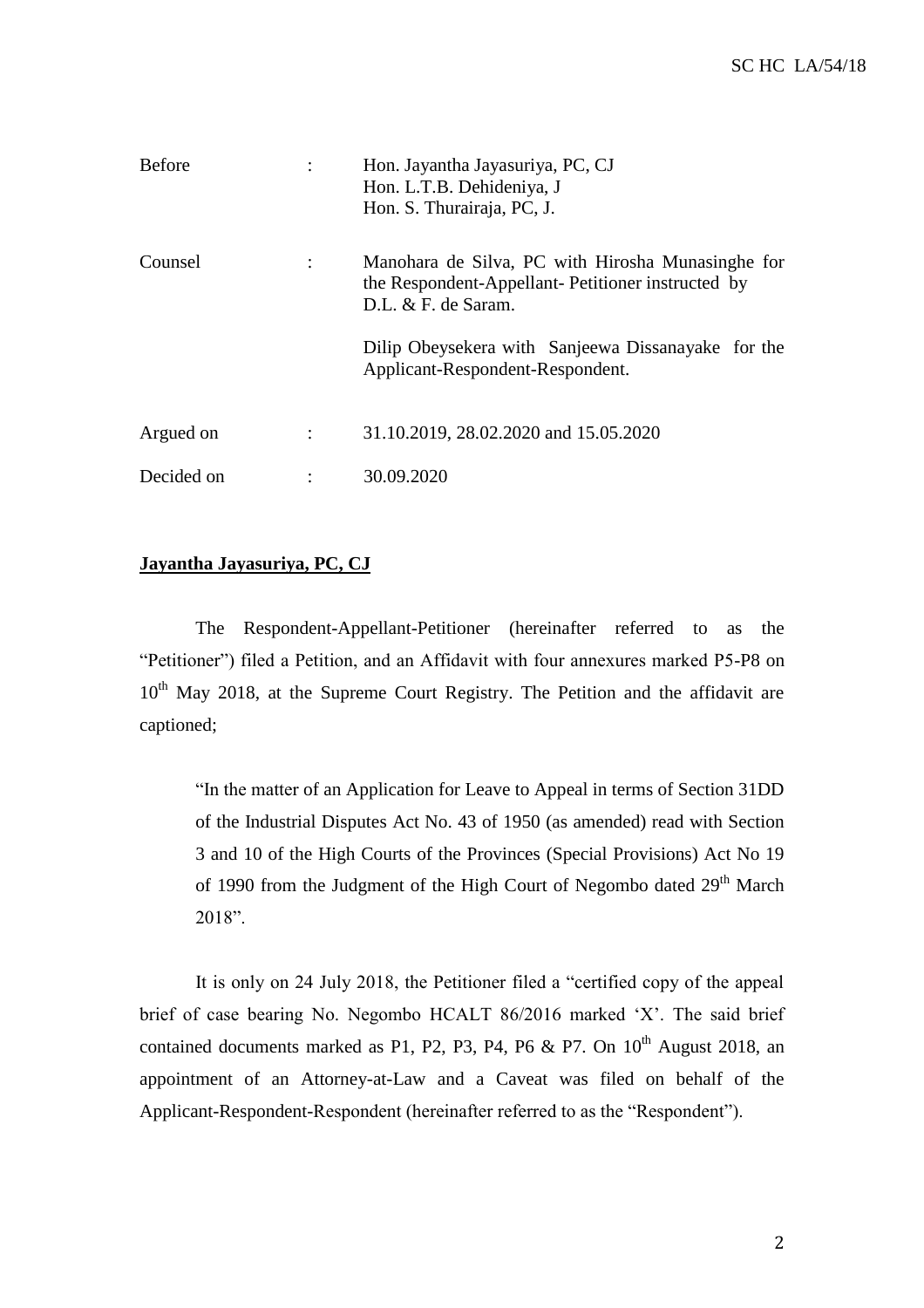The Respondent on 27<sup>th</sup> August 2018 filed an affidavit and *inter alia* moved that the application be dismissed *in limine* due to non-compliance with Rule 6 of the Supreme Court Rules of 1990.

When this matter came up before Court on 27 June 2019, the Learned Counsel for the Respondent raised a preliminary objection on the basis that the Petitioner failed to comply with Rules 2, 6 and 8 of the Supreme Court Rules. This matter was thereafter, rescheduled for support on 31 October 2019 on an application by the Learned President's Counsel for the Petitioner. On 31 October 2019, the learned President's Counsel for the Petitioner in response to the preliminary objection submitted, that Rules pertaining to Special Leave to Appeal Applications are not applicable to the instant application. Furthermore, moved for time to tender an affidavit clarifying the factual positions raised by the Respondent. Accordingly, a partner of the legal firm representing the Petitioner filed an affidavit dated 22 November 2019 with an annexure marked 'Z' and thereafter the Respondent filed the counter affidavit dated 25 November 2019. Further to oral submissions, both parties filed written submissions (Petitioner on 30 June 2020 and the Respondent on 01 July 2020) in support of their respective contentions.

Petitioner's response to the preliminary objection is twofold. Firstly, it is submitted that the Supreme Court Rules are not applicable to the instant application. Therefore, he moves that the preliminary objection be over ruled and the application be determined on merits. Secondly, without prejudice to the first contention, the Petitioner moved that the explanation submitted on behalf of the Petitioner by his Registered Attorney through the affidavit dated 22 November 2019 be accepted and the preliminary objection be overruled.

Of these contentions of the parties I will consider the question whether the Supreme Court Rules are applicable to the instant application, first.

On behalf of the Petitioner it is contended that Rules 2,6 and 8 of the Supreme Court Rules (1990) which are in Part IA of the said Rules, which is titled "Special Leave to Appeal" are applicable to Special Leave to Appeal Applications filed in the Supreme Court in relation to orders, judgments decrees and sentences of the Court of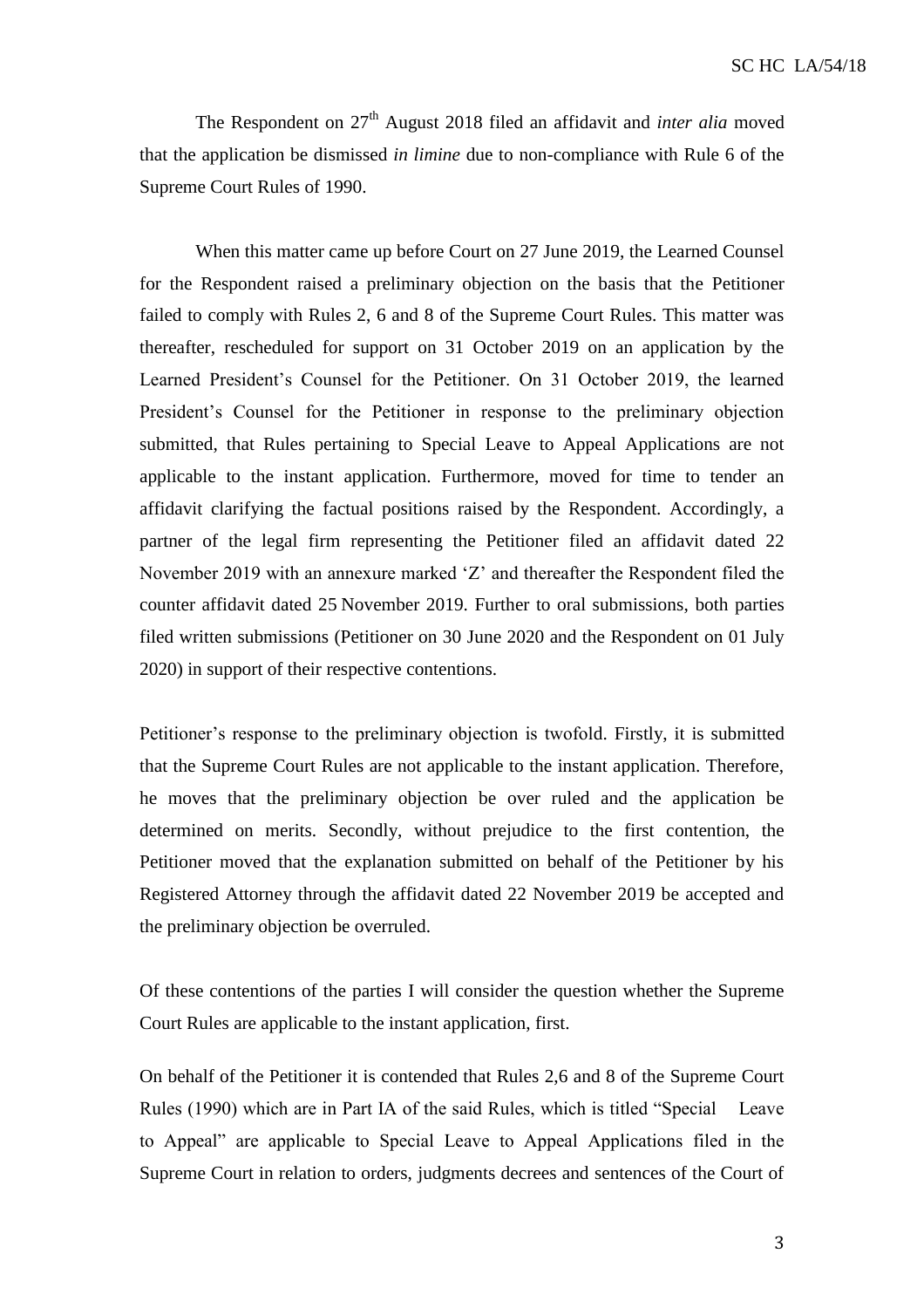Appeal only, and has no application to the instant application as this is a "Leave to Appeal Application" against the judgment of a High Court established under Article 154P of the Constitution. Furthermore, it is contended that none of the Rules in Part IB ("Leave to Appeal") and Part IC ("Other Appeals") apply to the instant application. It is his contention that Part IB applies to instances where Court of Appeal had grated Leave to Appeal and Part IC is applicable to 'Appeals' and not to a 'Leave to Appeal Application'.

It is pertinent to note that the Supreme Court Rules (1990) were made under Article 136 of the Constitution by the Chief Justice with three other Judges of the Supreme Court nominated by him. The Constitution empowers to make such Rules regulating the practice and procedure including matters pertaining to appeals such as the terms under which appeals to the Supreme Court to be entertained and for provision for the dismissal of such appeals for non-compliance with such Rules. The Constitution that establishes the Supreme Court and makes provision relating to its jurisdiction have not made provisions relating to the practice and procedure of the Court and had left it to the Supreme Court to make provision on such matters by way of Rules under Article 136 subject to the provisions of the Constitution and any law. Prior to the Supreme Court Rules 1990 came into force, practice and procedure relating to Special Leave to Appeal and Leave to Appeal were governed by the Supreme Court Rules 1978, which were repealed later.

Part I of the Supreme Court Rules 1990 regulates the practice and procedure relating to three types of matters where jurisdiction of the Supreme Court is invoked. They are Special Leave to Appeal (Part I A), Leave to Appeal (Part I B) and Other Appeals (Part I C). Whilst Practice and Procedure relating to Applications under Articles 126 are dealt with under Part IV, General Provisions relating to Appeals and Applications are dealt with in Part II of the said Rules. Prior to the Part I A and Part I B of the 1990 Rules came in to force, practice and procedure relating to Special Leave to Appeal applications and Leave to Appeal applications in the Supreme Court were governed by Part I (a) and Part I (b) of the Supreme Court Rules 1978. Parts I (a) and (b) of 1978 Rules (along with several other parts of 1978 Rules) were repealed and Part I of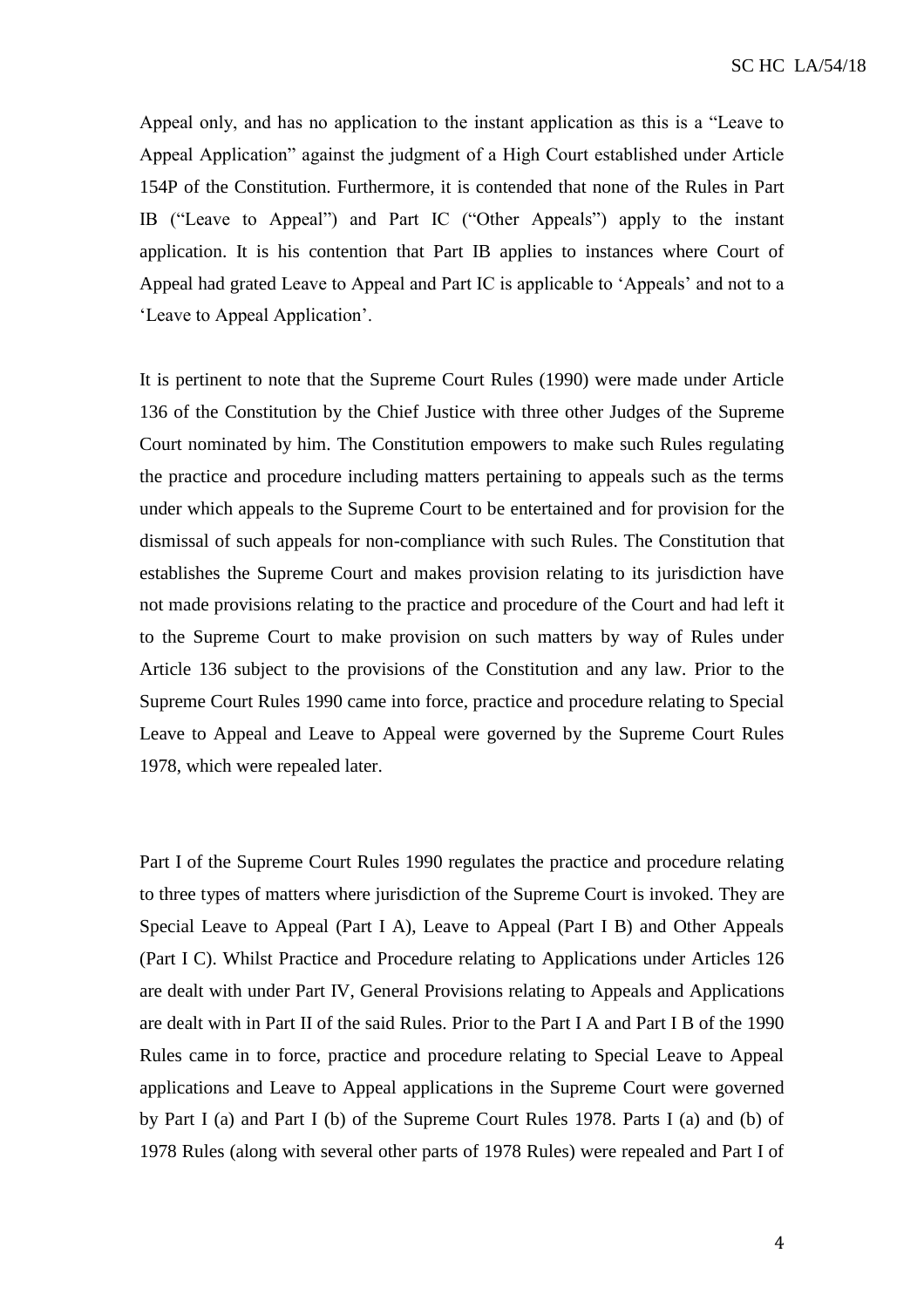1990 Rules (along with several other parts of 1990 Rules) were brought in to operation.

Petitioner's contention, that the Supreme Court Rules 1990 has no application to the instant matter is based on the proposition (as set out in paragraph (4) of his written submissions) that "on the face of this application this is not an application from the Court of Appeal therefore, Part IA has no application".

There is no doubt that the instant application before the Supreme Court is not relating to an Order or a Judgment of the Court of Appeal. However, it is pertinent to observe that Part IA of the 1990 Rules does not contain a specific provision restricting the applicability of the provisions in the aforesaid Part to orders and judgments of the Court of Appeal. In fact the first four Rules (Rules2, 3, 4 and 5) of Part I A, that set out the mode of initiating the process, the nature of the material required and the content and the form of the pleadings do not restrict the applications to the orders or judgments of the Court of Appeal. However, there is reference to the Court of Appeal in Rule 6 and Rule 7. In Rule 6 it is said that "Where any such application contains allegations of fact which cannot be verified reference to the judgment or order of the Court of Appeal in respect of which Special Leave to Appeal is sought…..". Rule 7 deals with the time period within which a Petitioner should invoke the jurisdiction of the Supreme Court. It provides that "Every such application shall be made within six weeks of the order, judgment, decree or sentence of the Court of Appeal, in respect of which Special Leave to Appeal is sought". It is also pertinent to note that Part IA has no specific provision that excludes the applicability of Rules to the orders and judgments from the High Court or from any other court. Therefore, it is relevant to consider the legislative framework within which the instant application is made in the Supreme Court.

On 26 June 2012, the Respondent in this mater invoked the jurisdiction of the Labour Tribunal under the provisions of the Industrial Disputes Act and challenged the dismissal of service by the Petitioner. The learned President of the Labour Tribunal by his order of 09 March 2016 allowed the said application. The Petitioner being aggrieved with the said Order appealed to the Provincial High Court and tendered the Petition of Appeal dated 01 April 2016 and the learned Judge of the High Court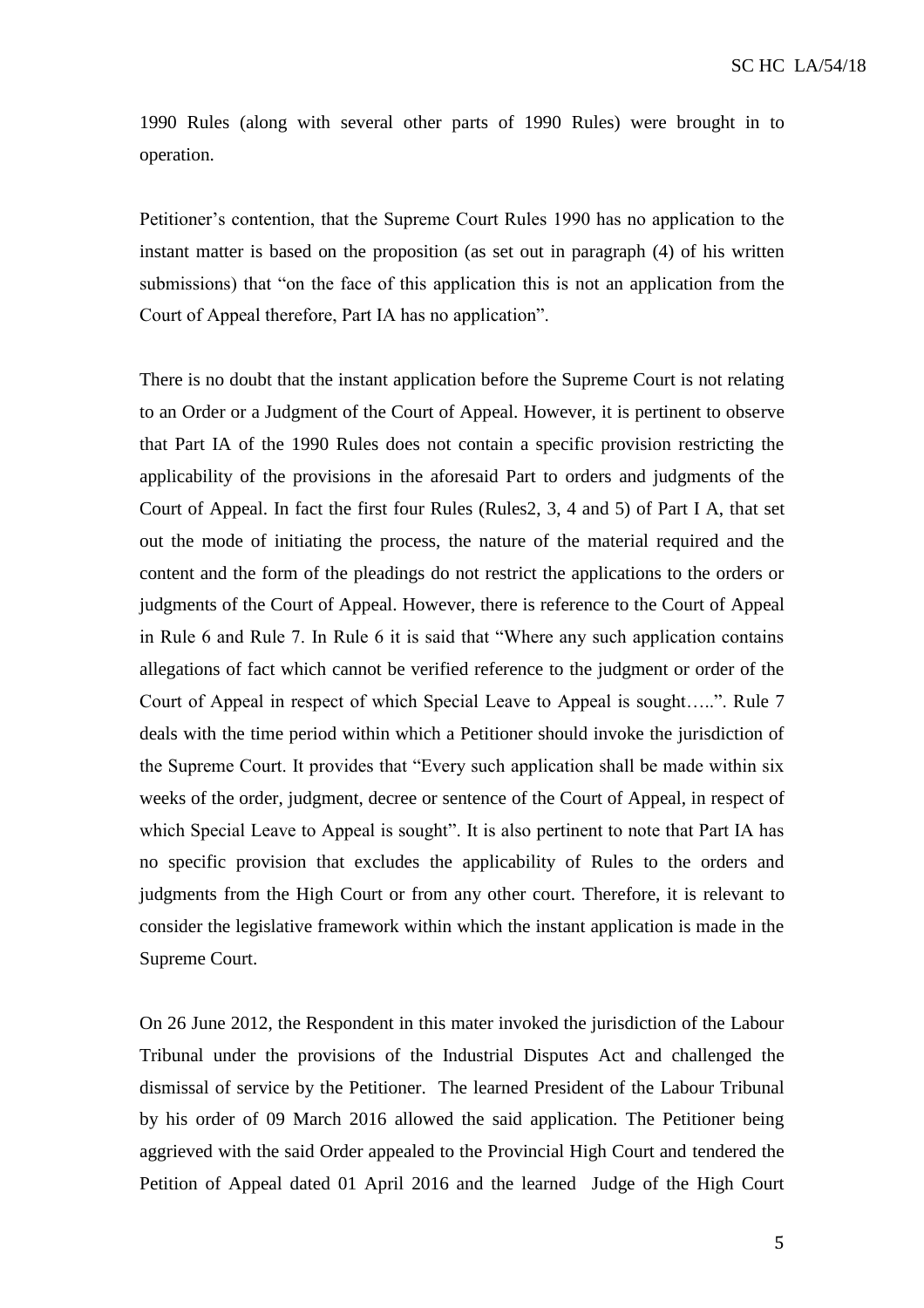dismissed the said appeal on 29 March 2018. It is against the said judgment of the Provincial High Court, the Petitioner thereafter invoked the jurisdiction of the Supreme Court by way of a Petition and Affidavit filed on 10 May 2018. The caption of the said Petition and Affidavit describe the nature of the matter as an application for 'Leave to Appeal'. It is furthermore pleaded in the caption that the said application is made in terms of the provisions of the Industrial Disputes Act No 43 of 1950 (as amended) and the High Court of the Provinces (Special Provisions) Act No 19 of 1990. Section 31DD of the Industrial Disputes Act No 43 of 1950 as amended by Act No 32 of 1990 and sections 3 and 10 of the High Court of the Provinces (Special Provisions) Act No 19 of 1990 are set out as the relevant provisions of the two Acts.

It is pertinent to note that the legislative scheme in relating to the instant application emanates, mainly, from two pieces of legislation. They are the Industrial Disputes Act as amended by Industrial Disputes (Amendment) Act No 32 of 1990 and High Court of the Provinces (Special Provisions) Act No 19 of 1990.

His Lordship Justice Priyasath Dep PC J (as he then was) in **Rambanda v People's Bank** SC Spl. LA No 229/11, (Supreme Court minutes of 17.07.2014 – 'Latest Judgments of the Supreme Court and Court of Appeal', 2014 Vol II page 17) examined the legislative history relating to these two enactments in determining upon a preliminary objection in a 'Special Leave to Application' filed in the Supreme Court challenging the Order of the High Court on an appeal against the order of a Labour Tribunal. The Supreme Court in relation to the nature of the applications that are filed challenging the High Court judgments on Labour Tribunal Orders initially observed that,

"it is clear that the High Court of the Provinces (Special Provisions) Act No 19 of 1990 and Industrial Disputes (Amendment) Act No 32 of 1990 has similar provisions if not identical provisions". (at p 27)

Having examined the two pieces of legislation more closely, it was further observed that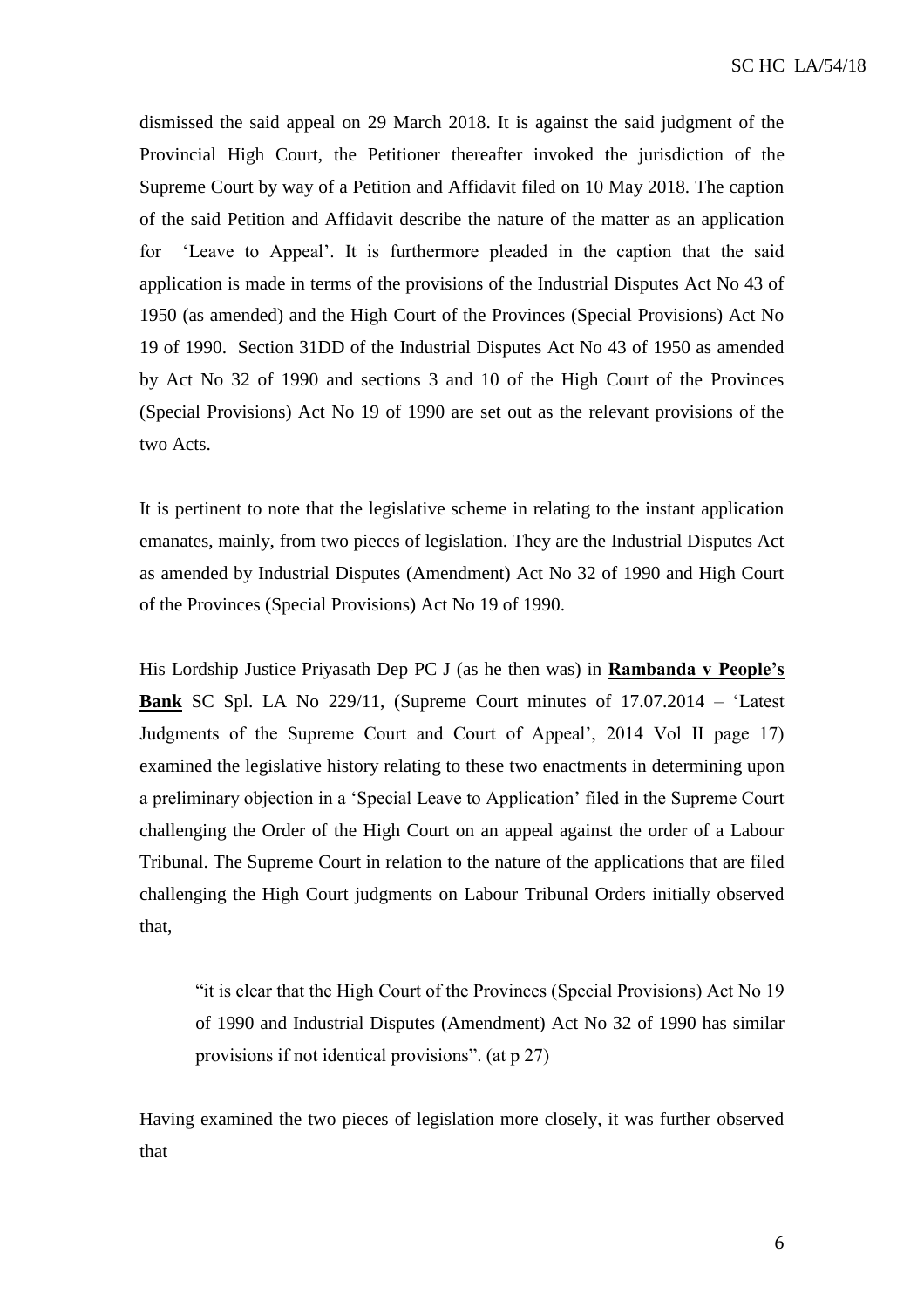"In view of this ambiguity or confusion created by the legislation or the draftsmen, different forms of applications are filed in the Supreme Court. The litigants should not be penalized or non suited due to this ambiguity.

There are Special Leave to Appeal applications filed under the High Court of the Provinces (Special Provisions) Act No 19 of 1990. In some instances, Leave to Appeal applications are filed under section 31DD of the Industrial Disputes (Amendment) Act No 32 of 1990. In Some applications due to an abundance of caution reference is made to both High Court of the Provinces (Special Provisions) Act No 19 of 1990 and Industrial Disputes (Amendment) Act No 32 of 1990. There has been no consistent practice in this regard" (at p 27).

His Lordship Justice Dep, having made these observations, proceeded to examine the distinction between 'Leave to Appeal Applications' and 'Special Leave to Appeal Applications' and concluded that the Supreme Court could entertain both Special Leave to Appeal Applications filed under section 9 of the High Court of the Provinces (Special Provisions) Act No 19 of 1990 as well as 'Leave to Appeal Applications' filed under section 31DD of the Industrial Disputes (Amendment) Act No 32 of 1990, in relation to a judgment of the High Court arising from an appeal from an Order of a Labour Tribunal.

It is also pertinent at this juncture to note that the jurisdiction to hear appeals from the Orders of the Labour Tribunal was vested with the Court of Appeal, prior to the coming into operation of the provisions of the High Court of the Provinces (Special Provisions) Act No 19 of 1990 and Industrial Disputes (Amendment) Act No 32 of 1990. Provisions of Chapter XXVIII of the Code of Criminal Procedure Act relating to appeals from magistrate's court were applicable to such appeals. Any party who was aggrieved with the judgment of the Court of Appeal thereafter invoked the appellate jurisdiction of the Supreme Court either by way of a Leave to Appeal application filed in the Court of Appeal or by way of a Special Leave to Appeal application filed in the Supreme Court and the Supreme Court Rules were applicable to such applications.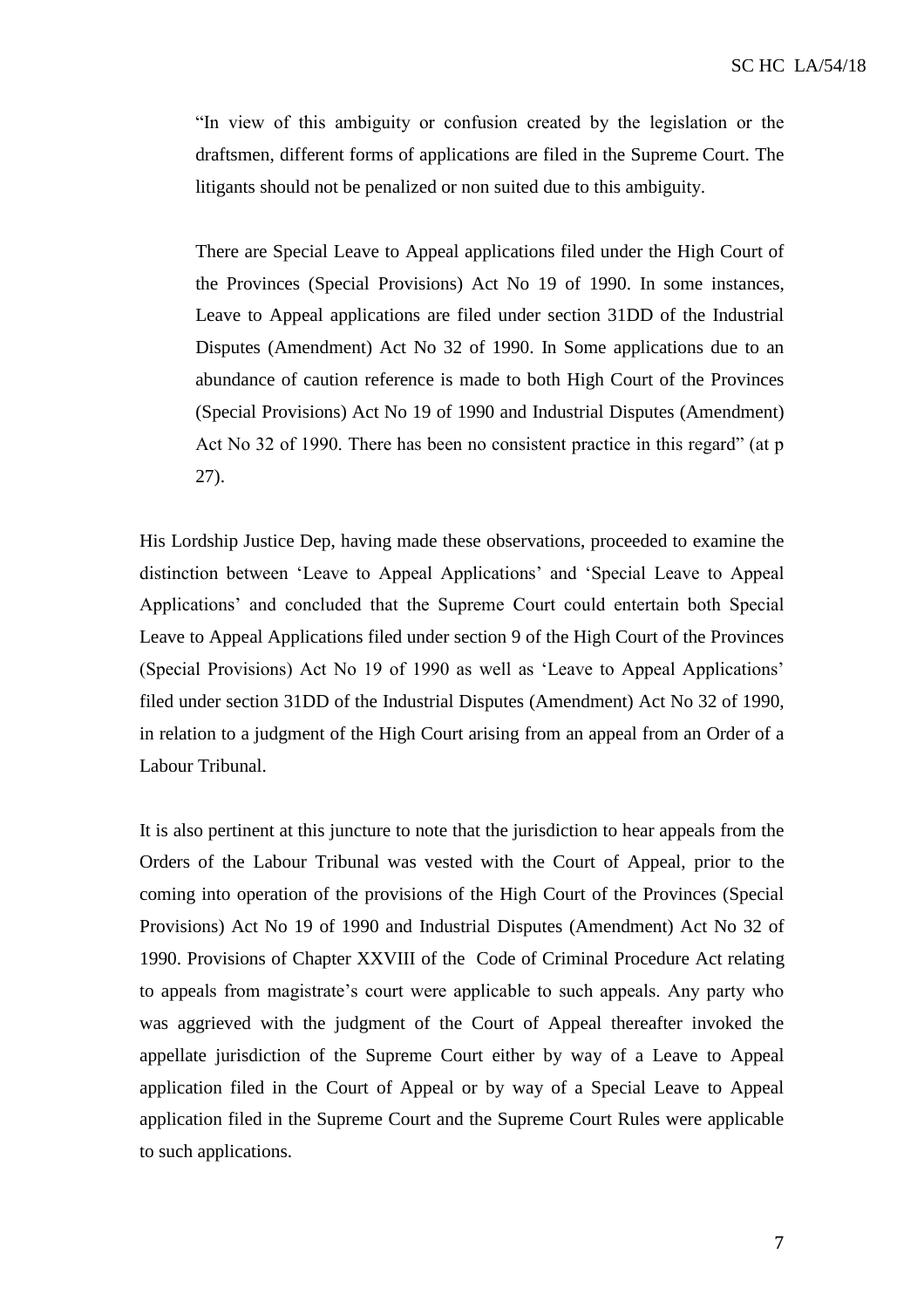In the year 2017, His Lordship Justice Dep, in **Aaron Senarath v The Manager Moray Estate and another** SC SPL/LA 231/2015 (SC minutes of 19.01.2017), considered a Leave to Appeal application filed in the Supreme Court challenging the judgment of the High Court on an order of the Labour Tribunal. In the aforesaid order the Labour Tribunal held the applicant was guilty of misconduct and the termination of his services was both lawful and just. The applicant's appeal to the High Court was dismissed and the applicant invoked the appellate jurisdiction of the Supreme Court by way of a Leave to Appeal application. In the said matter, the Respondent raised a preliminary objection in the Supreme Court on the basis that the Petitioner had failed to comply with the Supreme Court Rules 1990 as he had failed to file material documents. However, the Petitioner contended that the Supreme Court Rules are not applicable as the application under consideration was not relating to a judgment of the Court of Appeal. In determining this matter His Lordship Justice Dep examined the provisions of the Industrial Disputes (Amendment) Act No 32 of 1990 and High Court (Special Provisions) Act No 19 of 1990 and observed, that those statutes

"conferred on the High Court of Provinces concurrent jurisdiction with the Court of Appeal to hear and determine appeals and revision applications in relation to orders from the Labour Tribunal. *There was a shift of the forum jurisdiction and the High Court of the Provinces exercise the appellate and revisionary jurisdiction hitherto exercised by the Court of Appeal***"**(emphasis added).

The Supreme Court, thereafter considered the applicability of the Supreme Court Rules 1990 in relation to the application that was under consideration and concluded that the said Rules are applicable<sup>1</sup>.

Taking into account the scope of Industrial Disputes (Amendment) Act no 32 of 1990 and High Court (Special Provisions) Act No 19 of 1990 together with the jurisprudence of this Court discussed hereinbefore, it is clear that there had been no legislative intent to bring in any change to the final appellate jurisdiction exercised by

 $\overline{\phantom{a}}$ 

<sup>1</sup> The Supreme Court in this case upheld the preliminary objection raised by the respondent. The said leave to appeal application was dismissed as the Petitioner failed to comply with Rules 2 and 6 of the Supreme Court Rules 1990.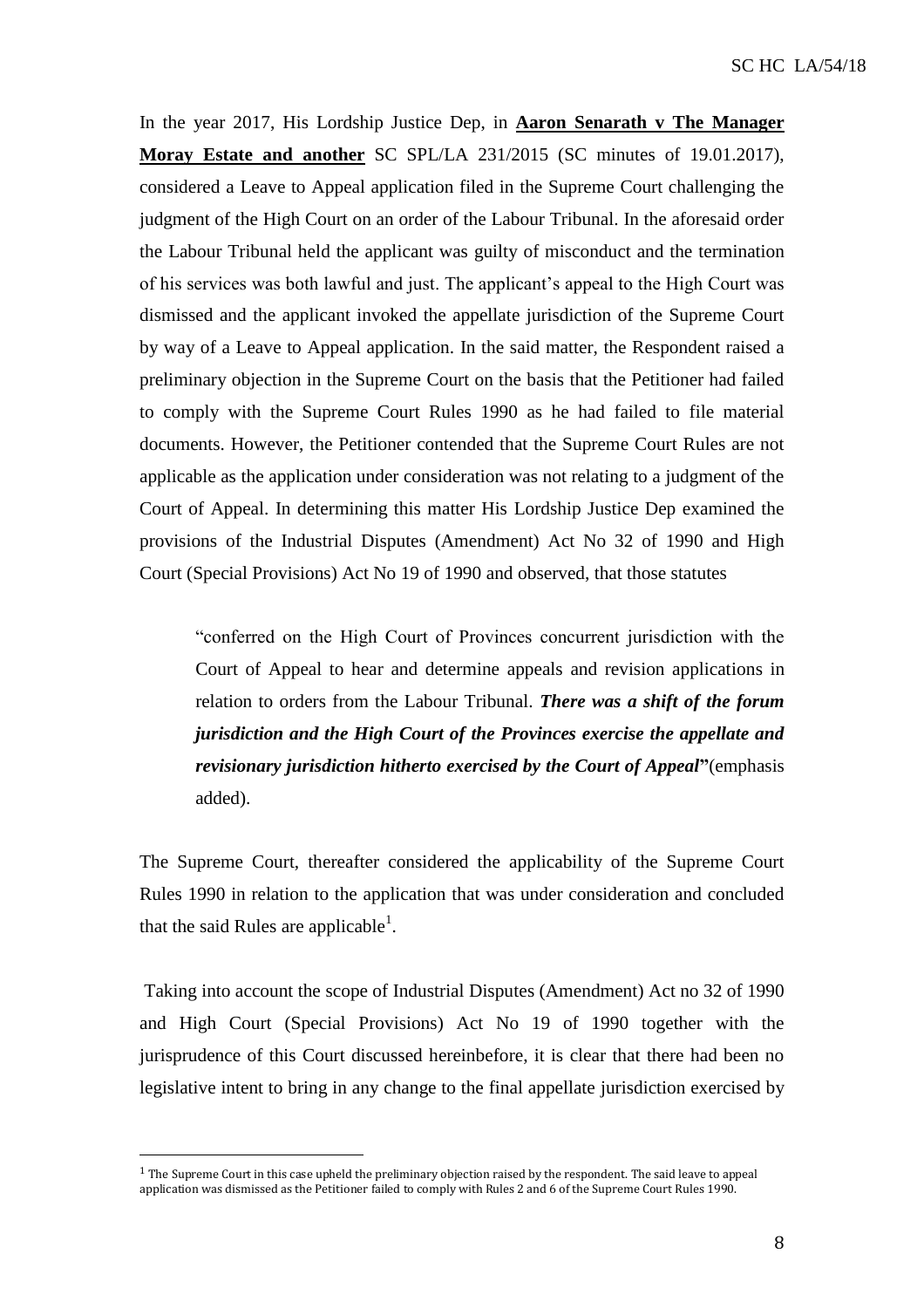the Supreme Court, in relation to an Order of a Labour Tribunal<sup>2</sup>. From the year 1978, the Supreme Court Rules of 1978 governed the practice and procedure in relation to such applications before the Supreme Court. Thereafter for the last three decades, as recognised by the jurisprudence of this Court, such procedure is being governed by Supreme Court Rules of 1990.

I am also is of the view that the absence of any specific reference to appeals from a High Court to the Supreme Court in relation to a Labour Tribunal Orders in the Supreme Court Rules of 1990 (either initiated by way of a 'Leave to Appeal application' or a 'Special Leave to Appeal application'), does not render the applicability of the said Rules to govern the practice and procedure in relation to such applications filed before the Supreme Court nugatory. The change that took place in the year 1990 through legislation was only a *'forum change of the first appeal, shifting the jurisdiction from the Court of Appeal to the High Court'* (emphasis added). I find no reason to deviate from the jurisprudence of this Court, as discussed hereinbefore, in this regard.

It is my view, Part I A of the Supreme Court Rules 1990 are applicable to applications that are directly filed in the Supreme Court invoking the appellate jurisdiction against an judgment of the High Court in relation to an Order of the Labour Tribunal, either by way of Leave to Appeal or Special Leave to Appeal.

In view of these findings I am unable to hold with the contention of the Petitioner that the Supreme Court Rules 1990 are not applicable to the instant application.

The significance and the importance of the procedural laws in a legal system as well as the Supreme Court Rules is succinctly described by Her Ladyship Dr Shirani Bandaranayake, Chief Justice in **Sudath Rohana and another v Mohamed Zeena and another** [2011] 2 SLR 134 at 144-145. Her Ladyship observes that,

"When it is stated that the substantive law and procedural law are complementary, it signifies the importance of procedural law in a legal

 $\overline{\phantom{a}}$ 

<sup>&</sup>lt;sup>2</sup> The only change that had been made effective is the 'change of forum jurisdiction from the Court of Appeal to the High Court in the context of the first appeal' in relation to such Order.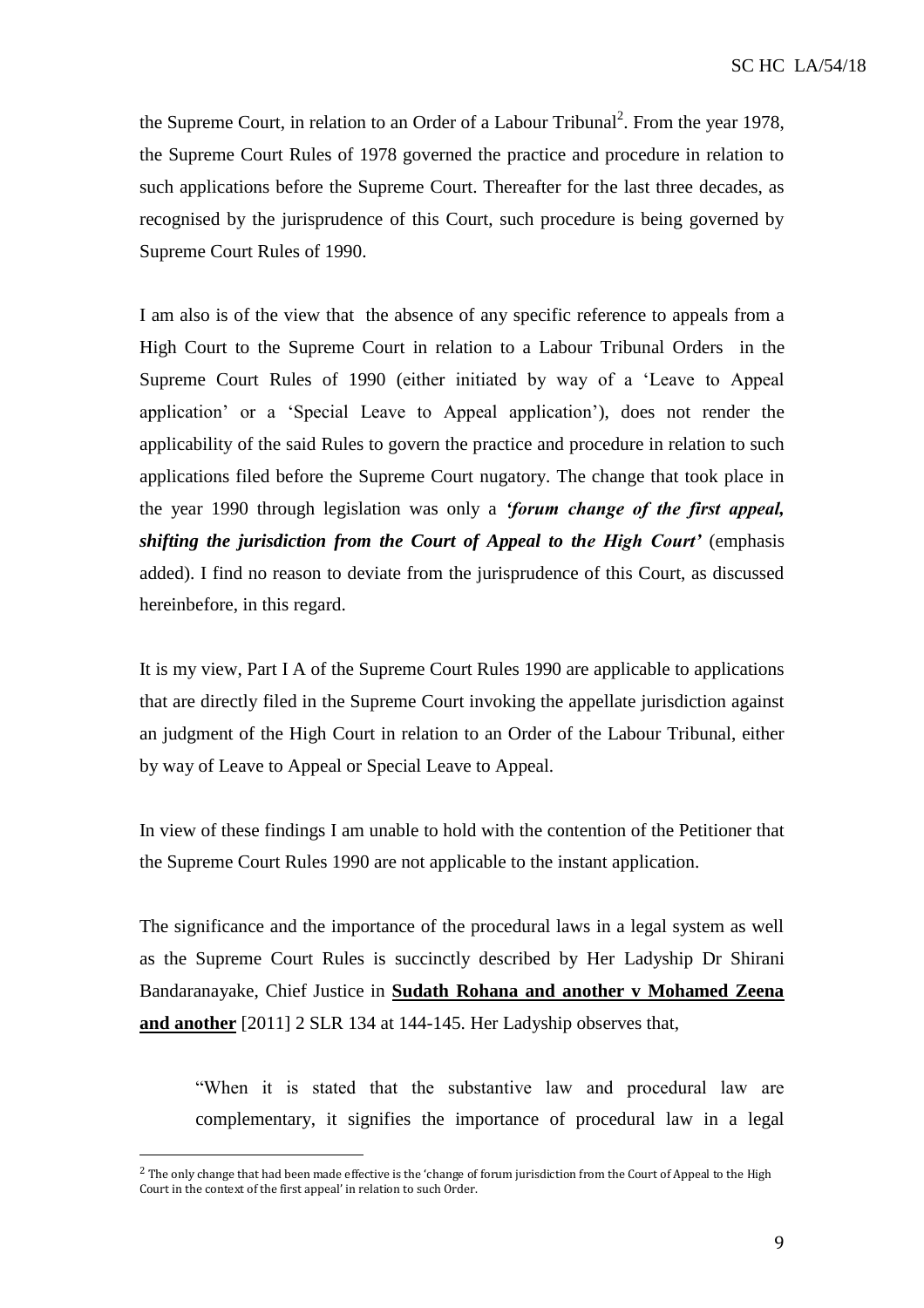system. Whilst the substantive law lays down the rights, duties, powers and liberties; the procedural law refers to the enforcement of such rights and duties. In other words the procedural law breaths life into substantive law, sets it in motion, and functions side by side with the substantive law.

Rules of the Supreme Court are made in terms of Article 136 of the Constitution, to regulate the practice and procedure of this Court. Similar to the Civil Procedure Code, which is the principal source of procedure which guides the courts of civil jurisdiction, the Supreme Court Rules thus regulates the practice and procedure of the Supreme Court".

Now I will proceed to examine whether the Petitioner has failed to comply with the Supreme Court Rules 1990, as contended by the Respondent.

The Petitioner tendered to the Supreme Court on  $10<sup>th</sup>$  May 2018, the Petition, Affidavit and annexures marked P5-P8 along with the motion dated  $10^{th}$  May 2018. The Petition and the Affidavit are dated  $09<sup>th</sup>$  May 2018. In paragraph 7 of the said Petition the Petitioner claims that "A certified copy of the entire Appeal Brief in the High Court of Negombo bearing No HCALT 86/2016 is annexed hereto marked as X and plead as part and parcel of this Petition. The Application of the Applicant, the Answer of the Petitioner, the evidence led and the Order of the learned President are marked as P1 to P4 and annexed and pleaded as part and parcel thereof".

However, in paragraph 20 of his petition the Petitioner has sought permission of Court to "allow the Petitioner to file the petition subject to furnishing certified copies of the appeal brief". Furthermore, in the motion dated  $10<sup>th</sup>$  May 2018, the Attorneysat-Law for the Petitioner submits that "The Respondent-Appellant-Petitioner has applied for a certified copy of the appeal brief of case bearing No. Negombo HCALT 86/2016 marked as "X" comprising of the annexures marked as "P1-P8" and undertakes to file same as upon receiving the same and / or as otherwise directed by Your Lordship's Court".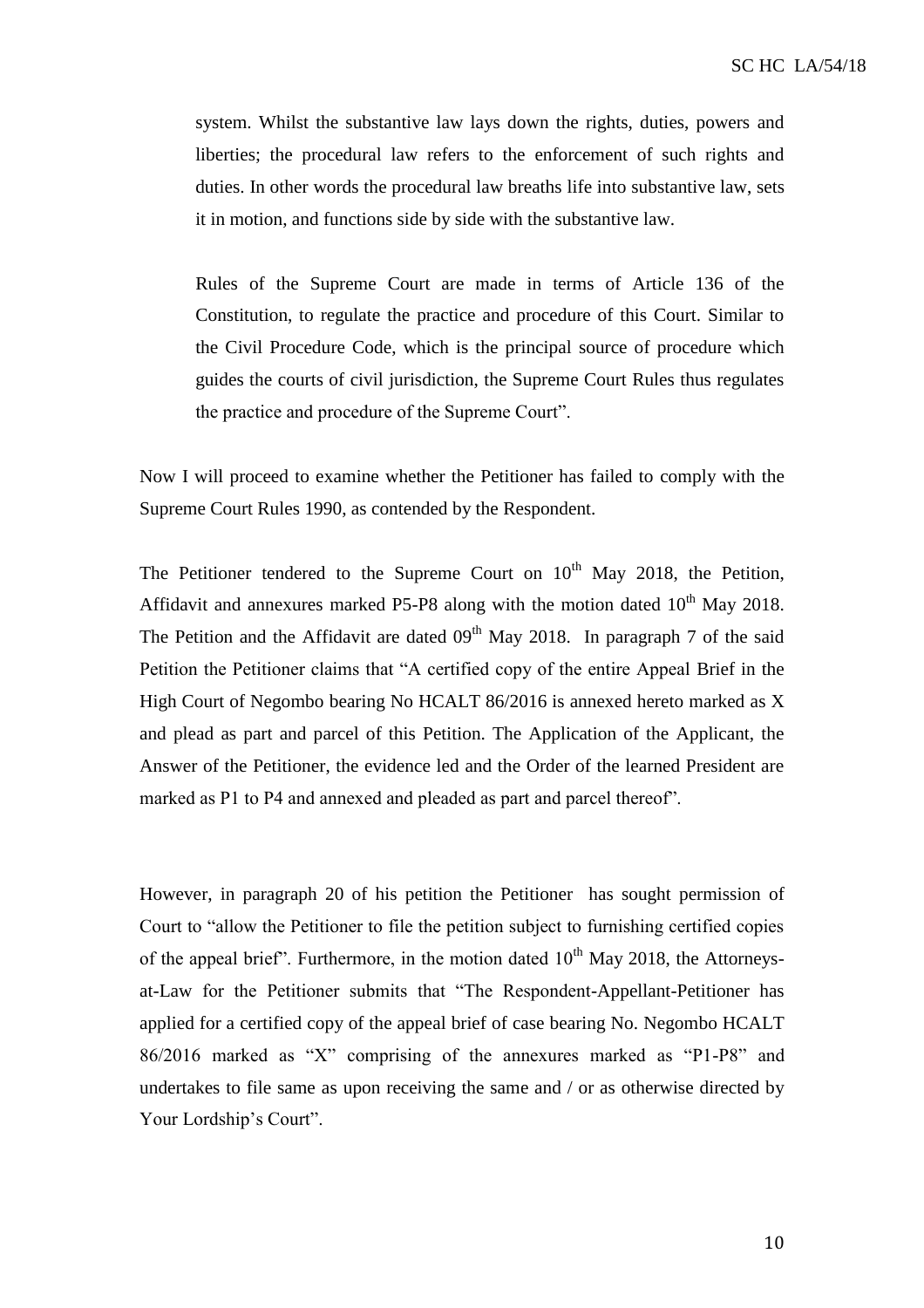The Petitioner by the motion dated 24 July 2018, tendered the aforementioned certified copy of the appeal brief marked 'X' comprising of the annexures marked as P1, P2, P3, P4, P6 & P7.

It is the Respondent's contention that the Petitioner failed to comply with Rules 2, 6 and 8 of the Supreme Court Rules. Furthermore, it is contended that the Petitioner by failing to disclose the true position to court deprived the Court exercising its discretion judiciously.

According to Rule 2 of the Supreme Court Rules 1990, it is mandatory that an application for Special Leave to Appeal to the Supreme Court be made by a petition together with affidavits and documents as prescribed by Rule 6 and a copy of the judgment or order in respect of which Leave to Appeal is sought. However, this Rule itself makes provision for a Petitioner to seek permission of the Court to tender such material at a later stage. The procedure for making such an application is set out (in Rule 2) as follows: "if the Petitioner is unable to obtain any such affidavit, document, judgment or order, as is required by this Rule to be tendered with his petition, *he shall set out the circumstances in his petition***,** (emphasis added) and shall pray for permission to tender the same, together with the requisite number of copies, as soon as he obtains the same". When a Petitioner prays for permission in the manner prescribed by the Rule, to tender necessary material at a later stage he is deemed to have complied with the Rule if the "court is satisfied that the Petitioner has exercised due diligence in attempting to obtain such affidavit, document, judgment or order, and that the failure to tender the same was due to circumstances beyond his control".

The Petitioner in paragraph 20 of his petition and in the motion dated  $10^{th}$  May 2018, failed to disclose the reason as to why he could not tender the certified copy of the appeal brief together with the petition; nor has he tendered any material to satisfy Court that he exercised due diligence and the failure is due to circumstances beyond his control. Therefore, prima facie, the Petitioner has failed to satisfy requirements of Rule 2. However, subsequently on  $22<sup>nd</sup>$  November 2019 an affidavit of the attorneyat-law of the Petitioner was tendered to Court with permission of Court and a copy of the motion tendered to the High Court to obtain a certified copy of the brief was produced marked "Z" along with the said affidavit. According to the said affidavit,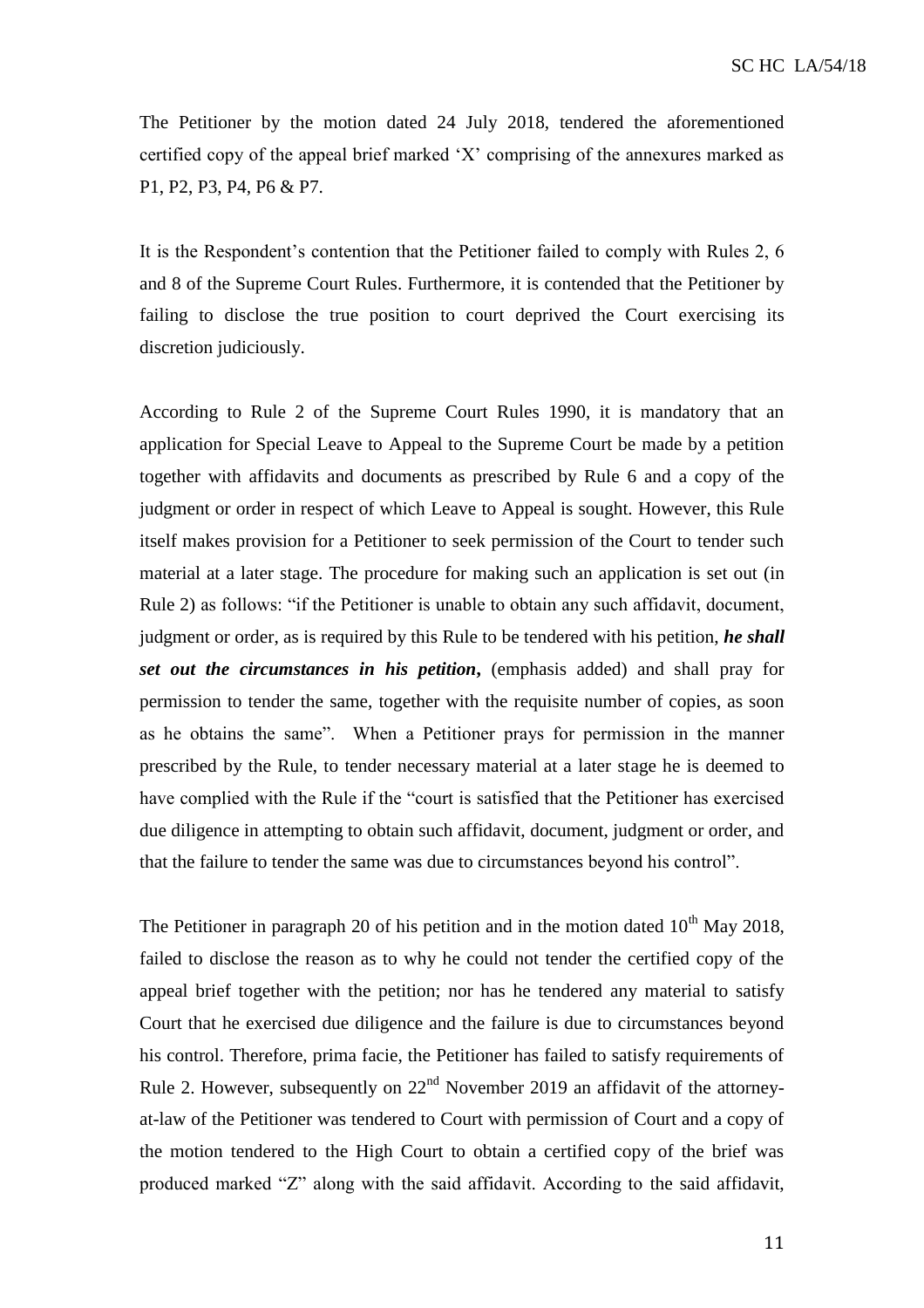the attorney-at-law for the Petitioner claims that at the time of filing the application on 10 May 2018 they 'verily believed that the motion for the Appeal Brief marked "Z" was actually filed of record prior to filing this application".

However, it is pertinent to note that the said motion marked "Z" is undated and therefore does not corroborate an assertion that the motion was filed prior to  $10<sup>th</sup>$  May 2018 nor provide any reasonable basis to form 'a belief' that the said motion had in fact been filed prior to  $10^{th}$  May 2018. Furthermore, the date stamp of the High Court imprinted on the copy of the motion is unclear and the only date appearing there on is 06/07. Such entry is in the minute relating to the issuance of the receipt F/24 465237 confirming the payment of Rs 4350/- being the charges for issuing the copy of the brief.

The affidavit dated  $22<sup>nd</sup>$  November 2019 further claims that there had been a considerable delay in locating the appeal brief and it was only around  $7<sup>th</sup>$  June 2018 the said brief had been located. In this regard I observe that the impugned judgment of the High Court was delivered on 29 March 2018 and a certified copy of the same had in fact been issued on 06 April 2018. Thereafter photocopies with the date stamp of the High Court depicting 25 May 2018, has been issued and tendered by the Petitioner (the document marked 'X'). Therefore none of these facts reflect that the brief was not located until  $7<sup>th</sup>$  June 2018. I further observe that none of the material tendered to court such as the motion dated 10 May 2018, petition dated 09 May 2018, affidavit dated  $22<sup>nd</sup>$  November 2019 and the copy of the motion produced marked "Z" along with the said affidavit, fail to specify the date on which the application for a certified copy of the appeal brief was made to the High court. It is also observed that even if the appeal brief was located on or around  $07<sup>th</sup>$  June 2018 the Petitioner had taken further six weeks to tender copies to this Court.

Furthermore, the Respondent in his affidavit dated  $27<sup>th</sup>$  August 2018 claimed that it was only the Motion, Affidavit, Petition and annexures marked P5 to P8 were served on him on  $6<sup>th</sup>$  August 2018. It is only on  $28<sup>th</sup>$  January 2019, the Petitioner filed a motion with the proof of delivery of the copy of the brief marked 'X' on the Respondent. Therefore it is after a delay of eight months the copy of the case record (material necessary to support the application) was served on the Respondent.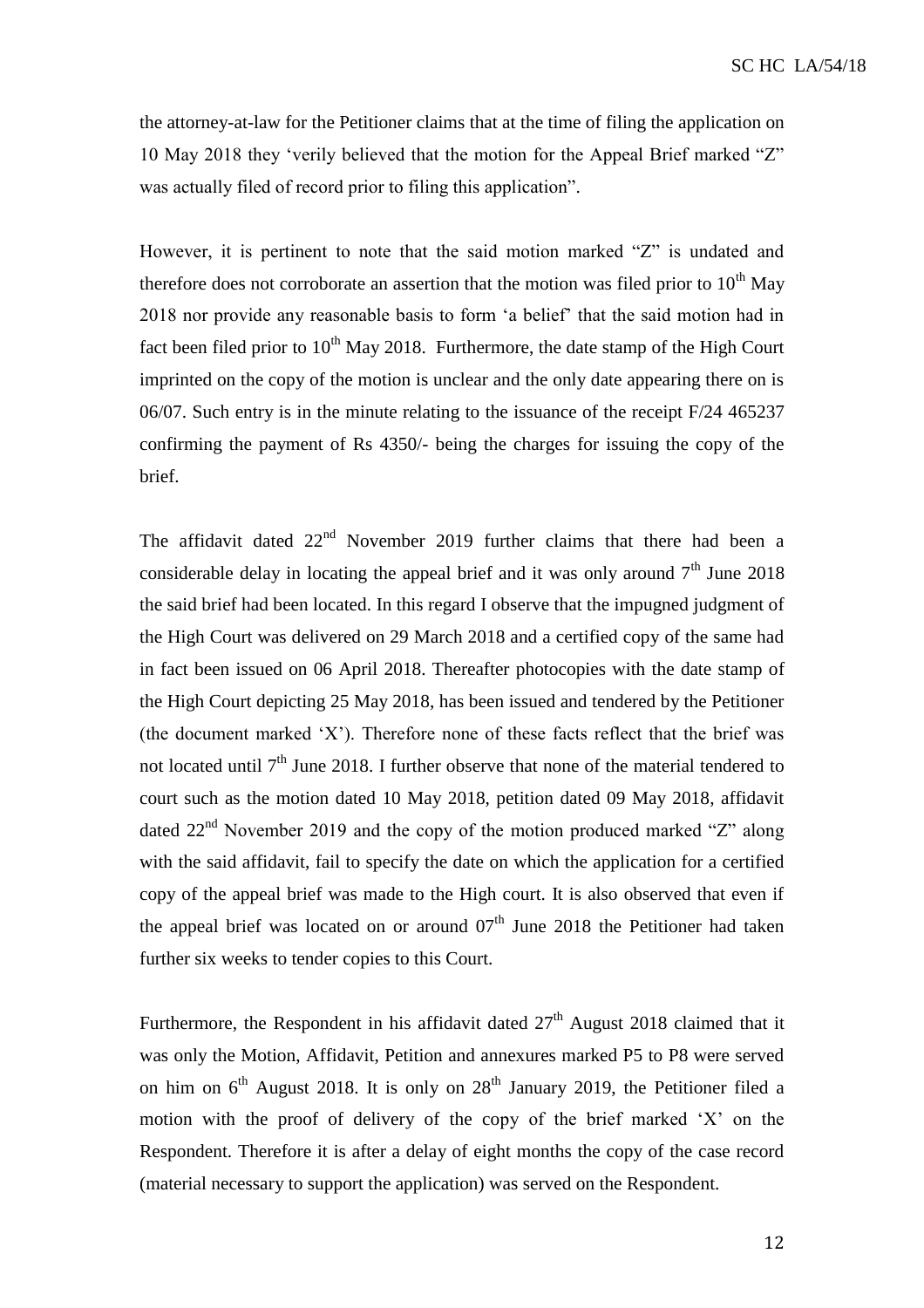In this context it is also important to examine the requirements stipulated in Rule 8 of the Supreme Court Rules 1990. Rule 8(1) of such Rules requires the Registrar to give notice of such application to the Respondents *forthwith* (emphasis added), upon an application being lodged in the Registry. It is also important to note that along with such notice a copy of the petition, a copy of the judgment and copies of all affidavits and annexures filed along with the application should be attached to such notice. As per Rule 8(3) it is the responsibility of the Petitioner to tender required number of notices and other material to the Registry to be served on the Respondent/s. The object of this Rule is to ensure that the Respondents are given sufficient time and opportunity to prepare himself to contest the matter without undue delay, if he desires so. However, the object of this Rule can be frustrated if the Petitioner fails to provide all necessary material without undue delay. The Respondent would thereby be denied the opportunity to effectively enjoy the relief granted through the impugned judgment when delay is caused. It is pertinent to note that the Learned President of the Labour Tribunal on 09 March 2016 decided that the Respondent's services had been unfairly and unjustly terminated by the Petitioner with effect from 05 March 2012 and had awarded rupees three hundred twenty thousand one hundred and fifty as compensation and the Learned High Court Judge on 29 March 2018 had dismissed the Petitioner's appeal. Therefore, if delay in the judicial proceedings are caused due to the recklessness of the Petitioner or his failure to exercise due diligence, the Respondent is denied his lawful right to enjoy the benefit of the order of the Labour Tribunal, effectively.

It is pertinent to note that the Supreme Court in **Udaya Shantha v Jeevan Kumarathunga and others** (SC/Spl/LA 49/2010- SC minute of 29.03.2012) 2012 (B.L.R) 129 at 133 observed, that

"Supreme Court Rules, in its totality, has made provision to ensure that all parties are properly notified without any undue delay in order to give a hearing for all parties".

In **Udaya Shantha** (*Supra*.), the Court was mindful of the series of cases where it was held that the non-compliance with Rule 8(3) would result in the dismissal of an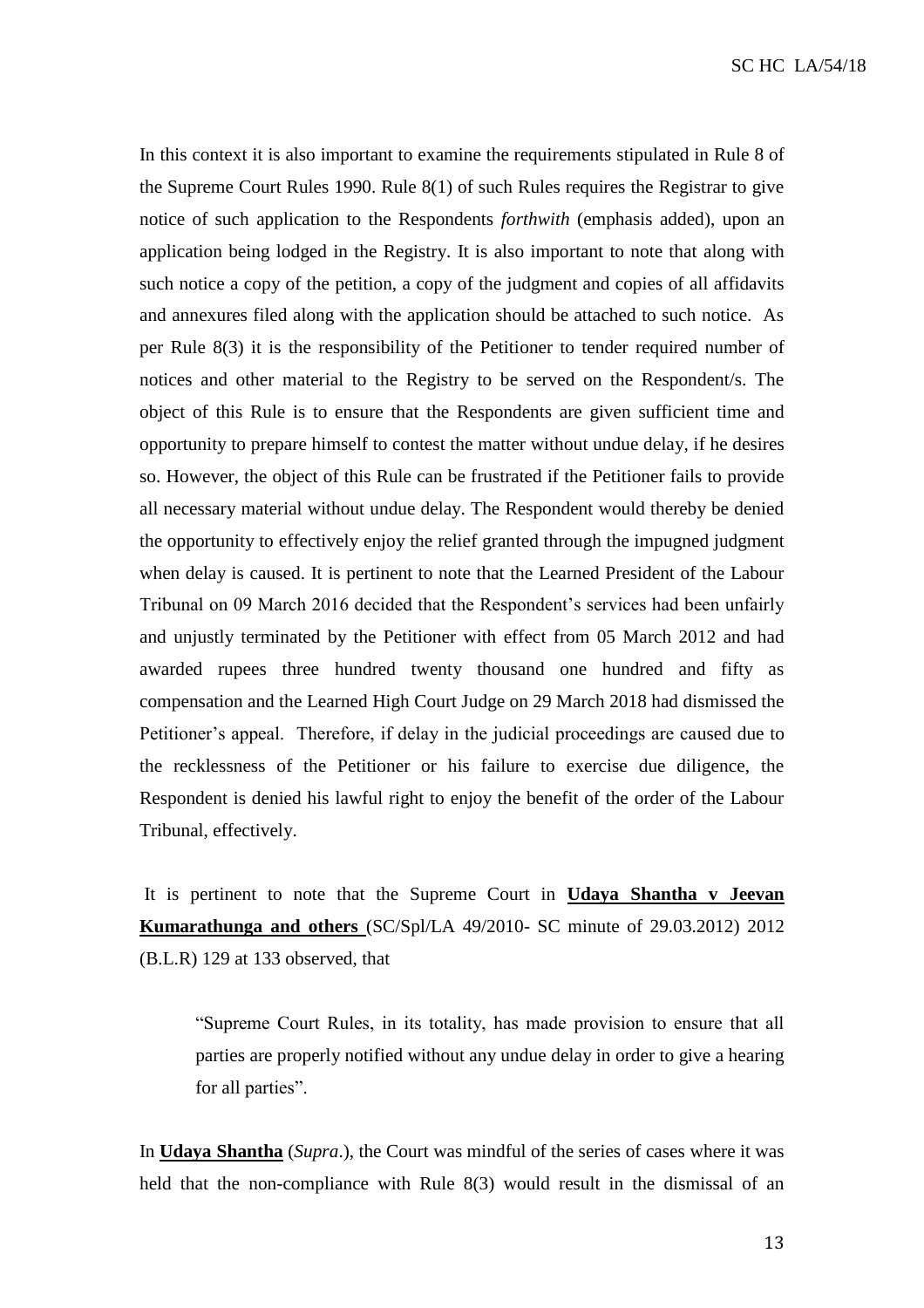application as well as the cases in which the proposition that mere technicalities should not be thrown in the way of the administration of justice was recognized, $3$ when the Court upheld the preliminary objection and dismissed the application.

However, Learned President's Counsel for the Petitioner in his submissions emphasized that the Supreme Court has "moved towards to hearing the cases on merits rather than sticking on technicalities to reach justice". This submission was based on the judgment of this Court in **A.D Bandara and another v H.M.L.Menike and another**, SC Appeal 172/2011, SC minutes of 22-01-2014, a judgment in which a preliminary objection due to the failure to tender written submissions within the time frame stipulated as required by the Rule 30, was overruled. In **Bandara and another** (*Supra.*) Her Ladyship Justice Eva Wanasundera PC, while overruling the preliminary objection of the Respondent, observed that, "any case should be heard on merits and not stifled by technicalities to reach justice which is very much needed by the parties". This judgment in my view cannot be interpreted to the effect that all cases should be considered on merits irrespective of the nature of the non-compliance with the procedural laws, rules and practices. The non-compliance considered in this case was the failure to tender written submissions within the stipulated time period prior to the argument. Examination of the facts of this case reveal that the written submissions of the Appellant had been filed about two months prior to the date of hearing (the first date of hearing) and written submissions of both parties had been filed in or around the same time. The explanation of the appellant on the failure to tender written submissions within the stipulated time period was the lapse due to inadvertence on the part of the lawyers. Furthermore, the Court distinguished facts of the case under consideration with several other cases where matters were dismissed on the basis that the party at fault failed to prosecute the matter with due diligence as required under Rule 34.

It is pertinent to note that while Rule 34 is requiring parties to *show due diligence* in prosecuting an appeal in cases where leave had been granted, Rule 2 requires a party

<sup>3</sup> **K.Reaindran v K.Velusomasunderan** SC Spl LA 298/99, SC minutes of 07-02-2000; **N.A.Premadasa v The People's Bank**, SC Spl LA 212/99, SC minutes of 24-02-2000; **Hameed v Majibdeen and Others**, SC Spl LA 38/2001, SC minutes of 23-07-2001; **K.M.Samarasinghe v R.M.D.Ratnayake and others**, SC Spl LA 51/2001, SC minutes of 27-07-2001; **Soong Che Foo v Harosha K. De Silva**, SC Spl LA 184/2003, SC minutes of 25-11-2003; **C.A. Haroon v S.K.Muzoor and others**, SC Spl LA 158/2006, SC minutes of 24-11-2006; **Woodman Exports (Pvt) Ltd v Commissioner General of Labour**, SC Spl LA 335/2008, SC minutes of 13-12-2010; **Tissa Attanayake v Commissioner General of Election**, SC Spl LA 55/2011, SC minutes of 21-07-2011;**Samantha Niroshana v Senarath Abeyruwan**, SC Spl LA 145/2006, SC minutes of 02-08-2007, **A.H.M.Fowzie v Vehicles Lanka (Pvt) Ltd**, SC Spl LA 286/2007, SC minutes of 27-02-2008, **Wickramatillake v Marikkar**, 2 NLR 9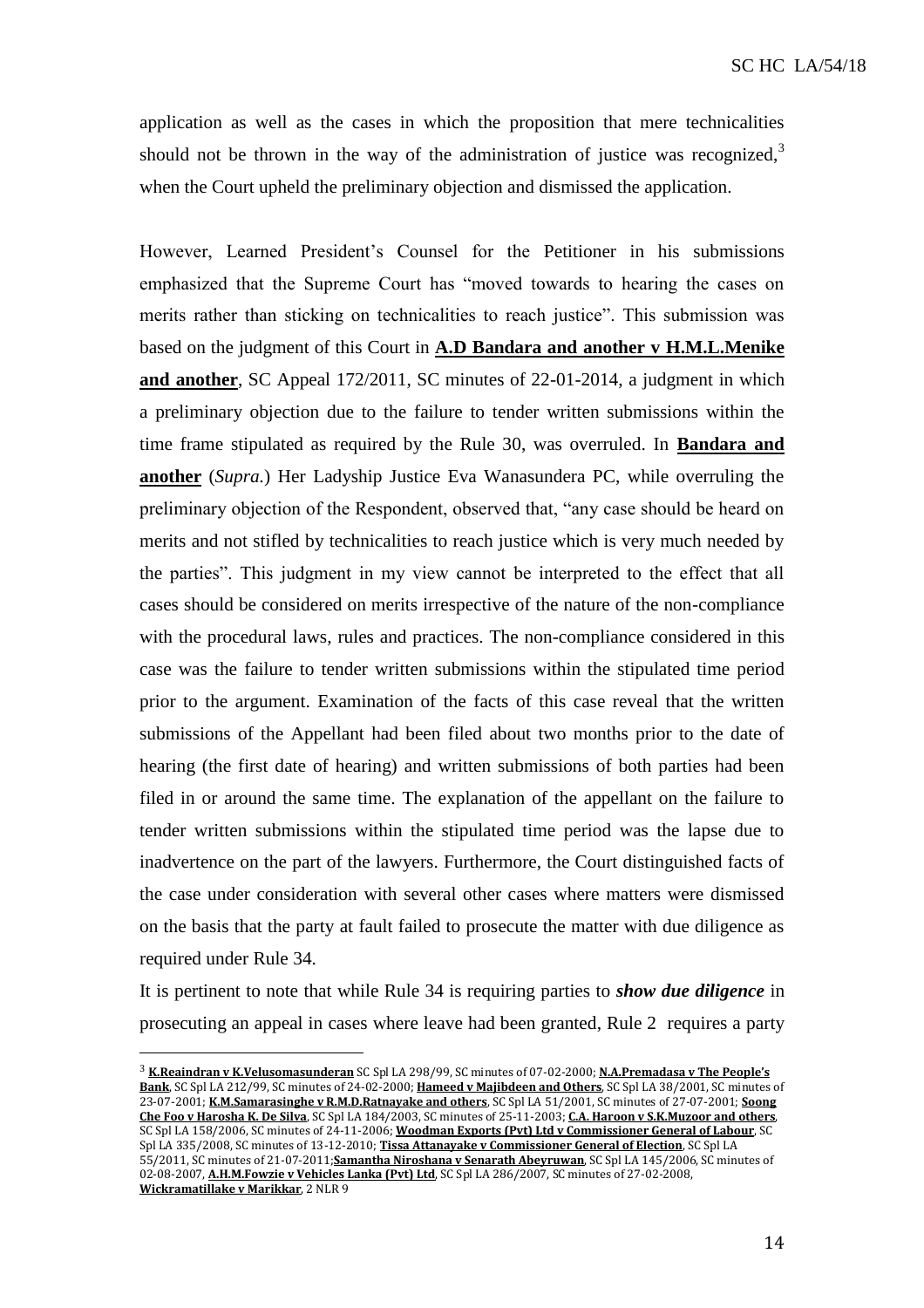who is seeking Special Leave to *exercise due diligence* in attempting to obtain all necessary material to submit to Court along with the Petition and the Affidavit.

Therefore, I am of the view that the judgment in **Bandara and another** (*Supra*.) cannot be considered in favour of the Petitioner in the instant matter as the Respondent claims that the Petitioner failed to comply with both Rule 2 and Rule 8.

In the absence of any evidence on the exact date on which the Petitioner in this matter made the application to obtain the certified copy of the appeal brief coupled with his conduct that caused further delay in tendering certified copies to this Court and to the Respondent, the Petitioner fails to satisfy this Court, that he exercised due diligence in obtaining a certified copy within the time period he has to file the petition and ensure service on the Respondent along with the notices, forthwith as required under Rule 8(1) and Rule 8(3). Furthermore, there is no material to conclude that the failure to tender all necessary documents along with the petition, is due to circumstances beyond his control.

In **Attanayake v Commissioner General of Elections** [2011] 1 SLR 220, this Court upheld the preliminary objection of the Respondents on the basis that the Petitioner's failure to comply with Rule 8(3) should result in the dismissal of the application and accordingly dismissed the application. In this case the Petitioner took steps to dispatch notices on the Respondents by registered post without tendering them to the Registrar of the Supreme Court along with the petition, affidavit and other annexures. The Court observed that,

"The Supreme Court Procedure laid down by way of Supreme Court Rules made under and in terms of the Constitution cannot be easily disregarded as they have been made for the purpose of ensuring the smooth functioning of the legal machinery of this Court. When there are mandatory Rules that should be followed and when there are preliminary objections raised on non-compliance of such Rules, those objections cannot be taken as mere technical objections" (at p 234).

Further it was observed that